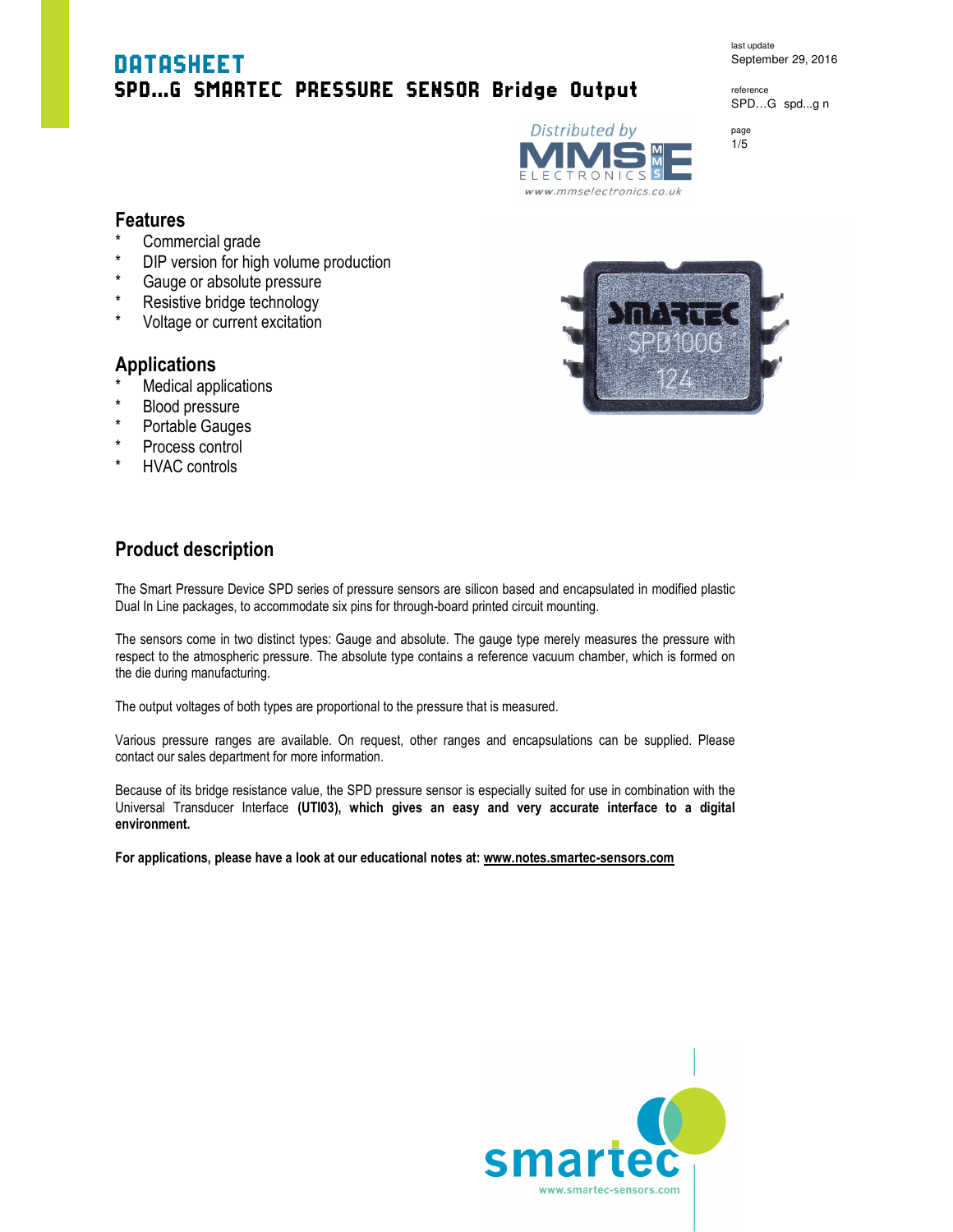# SPD…G SMARTEC PRESSURE SENSOR Bridge Output

last update September 29, 2016

Reference<br>SPD...G

spd...g n

#### page 2/5

# **SPD bridge series Performance Characteristic**

**(Measured @5V excitation and 25** °**C.)**

| Parameter                    | Min    | Тур   | Max  | Units.     |
|------------------------------|--------|-------|------|------------|
| <b>Excitation voltage</b>    | 0      | 5     | 10   | V          |
| <b>Excitation current</b>    |        | 1,5   | 3    | mA         |
| <b>Offset</b>                | -50    | 0     | 50   | mV         |
| Linearity                    | $-0,3$ | ±0,1  | 0,3  | %FS        |
| <b>Bridge Impedance</b>      | 2.7    | 3.3   | 4.0  | KΩ         |
| TC Span (0-50 °C)            | $-27$  | $-22$ | -17  | %FS/100°C  |
| TC Offset (0-50 °C)          | $-7$   |       |      | %FS/100°C  |
| TC bridge resistance         | 23     | 28    | 33   | %FS/100°C  |
| <b>Hysteresis</b>            |        |       | 0,15 | % of range |
| <b>Repeatability 1)</b>      |        | ±0,2  | ±0,5 | <b>FSO</b> |
| Response time (10-90%)       |        | 1     |      | ms         |
| Pressure overload            |        |       | 1,35 | Pa (*105)  |
| <b>Operating temperature</b> | $-20$  |       | 85   | ⊪°C        |
| Storage temperature          | $-30$  |       | 125  | ା°C        |

**The below stated differences yield for the SPD005G and SPD100G only** 

| For SPD005G and SPD100G only |     |  |    |    |  |  |
|------------------------------|-----|--|----|----|--|--|
| Offset                       | -20 |  | າດ | m٧ |  |  |
| <b>Bridge Impedance</b>      |     |  |    |    |  |  |

### **1 ) measured after 1,000 temp. cycles 0 – 70** °**C, 10<sup>6</sup> pressure cycles (10-90% FS)**

| <b>Type</b> | Range (*105<br>Pa) | Min | Typ(FS) | Max | Unit |
|-------------|--------------------|-----|---------|-----|------|
| 015A        | $0 - 1$ abs        | 90  | 130     | 175 | mV   |
| 005G        | $0 - 0.350$        | 40  | 60      | 80  | mV   |
| 015G        | $0 - 1$            | 100 | 140     | 175 | mV   |
| 030G        | $0 - 2$            | 120 | 160     | 200 | mV   |
| 100G        | $0 - 6.5$          | 70  | 100     | 130 | mV   |

**1 Pa = 0.145. 10 –3 psi or 1 PSI = 6.89476\*103 Pa 1 Bar = 10<sup>5</sup> Pa = 10<sup>5</sup> N/m<sup>2</sup>**



for more info: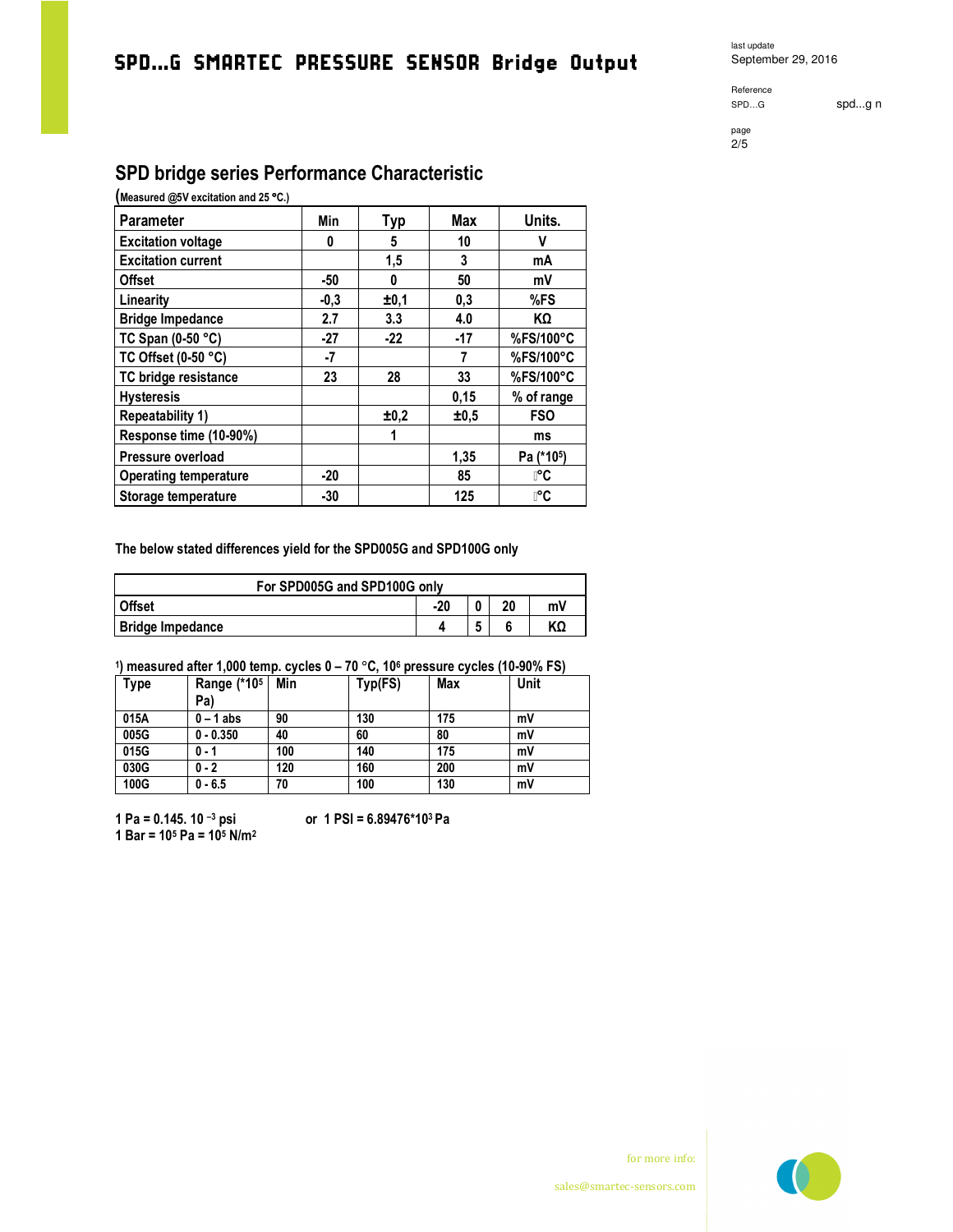# SPD…G SMARTEC PRESSURE SENSOR Bridge Output

Reference page

spd...g n spd...g n

3/5

### **Understanding the specifications**

The available range of SPD series pressure sensors allows for a wide range of applications. In order to get good results, it is very important to fully understand the meaning of the various specifications and their effects on accuracy, especially the ones that deal with temperature coefficients. (Silicon resistors are very temperature dependent).

### **Excitation voltage**

The excitation of the sensor can be AC or DC. Specifications are given with a DC excitation of 5V. In order to avoid electrical breakdown it is advised not to exceed the maximum values given.

#### **Offset**

The offset value is the electrical output voltage (imbalance) of the pressure sensor when zero pressure is applied. The offset value for the absolute type is determined by extrapolating the measured values at two different pressures (atmospheric air and 0.05\*105 Pa). The pressure in reference chamber is about 3.33 Pa.

#### **Temperature coefficients**

Silicon resistors are very temperature dependent. The overall drift of the resistors is not of interest to most users (The bridge resistors are located on the same die). The temperature coefficients of the offset and span, however, are very important. All the temperature coefficients are given in percentage of full-scale range (FS) and over a temperature range of 100 °C.

The maximum value of the temperature coefficient of the span is minus 27%, which means that worst case the span becomes 27% smaller over the full temperature range of 100 °C. The offset will vary no more than  $\pm 7\%$  of the span over the same temperature range. For more about these effects see below "about excitation with voltage or current".

#### **Calculation example** (please refer to the parameter table above)

Suppose the use of a pressure sensor of type SPD 015G over a temperature range of 100 °C. The typical full scale span is 140 mV. The offset (at a fixed temperature) will be between -50 and +50 mV.

#### *Offset*

When the static part of the offset has been nulled, the offset can still vary  $\pm 7\%$  of 140 mV ( $\pm$  9.8 mV), over the temperature range of 100°C.

*Span* 

The typical full-scale span is 140 mV and the typical temperature coefficient of the span equals –22 %FS/100 °C.

Typically, you would therefore have a span, which varies between 140 mV and 109 mV (140 mV minus 22%), over the full temperature range of 100 °C.

In the worst case scenario the minimum value of the span is 100 mV, which means that the sensor has a span of 100 mV, which could drop to 63mV (100 minus 27%) over the full temperature range of 100 °C.

*Linearity* 

The linearity is defined as the maximum deviation from the best fitted straight line.



for more info: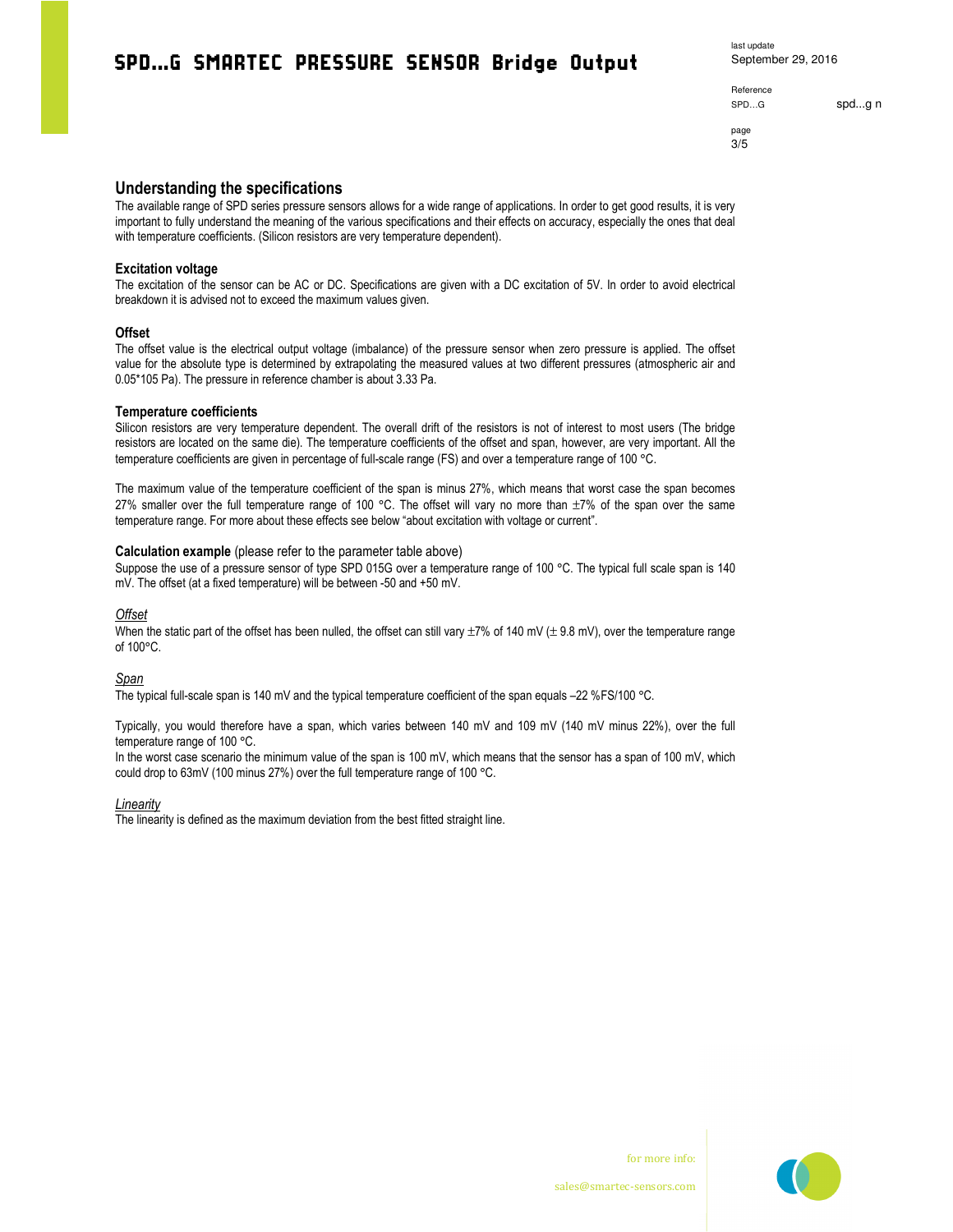# SPD…G SMARTEC PRESSURE SENSOR Bridge Output

last update September 29, 2016

Reference

spd...g n spd...g n

page 4/5

### **Interfacing SPD pressure sensors to microcontrollers.**

In general this kind if sensors based on Wheatstone bridges has to be connected to microcontrollers. These can be done very easy with the Smartec's Universal Transducer Interface (**UTI**). Below the power of such a UTI system is explained. The list of advantages must be clear to the designer:

- Simple, one chip hardware, just a UTI and the micro
- Thanks to the ratiometric measurement, UTI solution is independent of the supply voltage, so no need for a precise power supply, or to worry about power-supply drift ( $V_{cc}$  of UTI is  $3 - 5.5 V$ .)
- AC excitation which means no problems with offset drift of the input amplifier and also AC prevents corrosion effects.

• In combination with the Smartec temperature sensor easy temperature compensation can be realized. For information and specifications of the UTI please go to the relevant datasheets which can be found on our website www.smartec-sensors.com.

### **UTI excitation of bridges in voltage or current mode.**

All the above given figures are based on excitation with a DC voltage (5 V.) When, due to temperature changes, all of the four resistors change in the same way, this will have no effect on the bridge output voltage. This is valid for the case that the bridge is supplied with voltage.

In the **UTI** we also have a current-mode supply (mode 11 and 12). When one of these modes are applied the conversion of supply current to supply voltage depends on the bridge resistance, and therefore on the resistor temperature coefficient. The current mode is applied to compensate also for another temperature coefficient, which also exist in the voltage mode.

This temperature coefficient is due to the change in the mechanical properties of the membrane of the pressure sensor and of the piezo-resistance effect. So, this figure given in this specification concerns the mechanical and the electro-mechanical properties in total.



UTI in Current mode(11,12)



UTI in Voltage mode(9,10)



for more info: